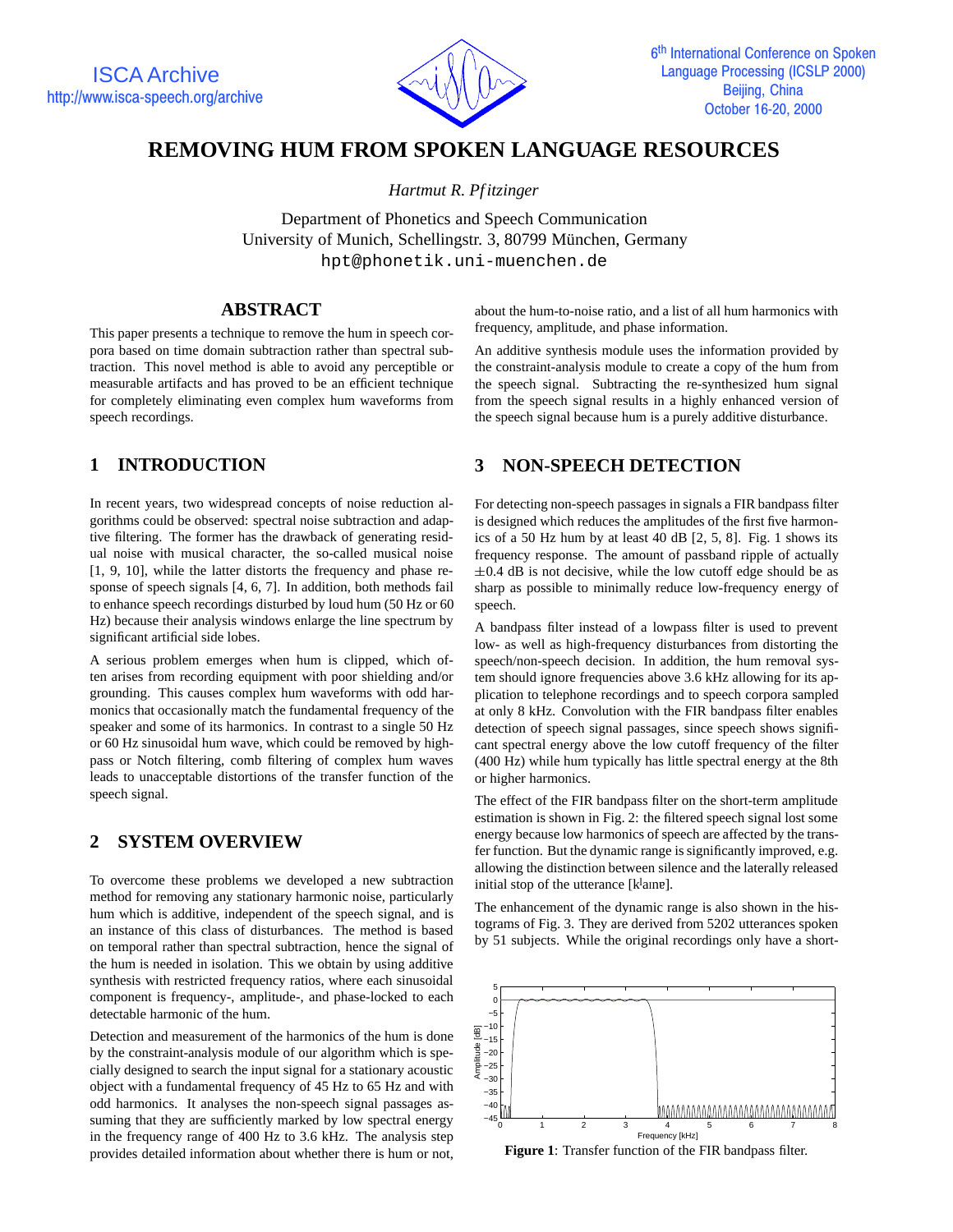

**Figure 2**: Original speech signal (top) and FIR bandpass filtered speech signal (bottom). Light lines show the short-term amplitude. Utterance: [klain e] kleiner 'smaller'.

term amplitude range of less than 20 dB, the FIR bandpass filtered signals achieve a dynamic range of nearly 45 dB. In Fig. 4 a detailed analysis of the hum level of 600 out of 5202 utterances is shown which suggests a threshold of about 40 dB to distinguish between speech and non-speech signal passages.

### **4 HUM ANALYSIS**

Applying a threshold of 40 dB to the short-term amplitudes of FIR bandpass filtered speech signals allows for accumulating speech and non-speech signal passages. In Fig. 5 the mean spectral energy distributions of these two signal types are shown.

Our hum removal system needs only two non-speech passages each with a duration of at least 100 ms to estimate the fundamental frequency of the hum. Since the distance between these two passages should be as large as possible the threshold search starts from both the beginning and the end of a signal. If the search algorithm detects only one or no non-speech passage, the user could redefine the threshold and minimum duration criteria. The search yields an index function  $n = \text{Ix}(m)$  where  $m = 1, 2, \ldots, M$ results in  $n \in \{0, 1, \ldots, N - 1\}$  which are indices to samples of non-speech passages of the speech signal  $S(n)$  with  $n =$  $0, 1, \ldots, N-1$ . Note that  $m_1 > m_2 \Rightarrow \text{Ix}(m_1) > \text{Ix}(m_2)$ . The non-speech signal to be analysed is obtained by  $s(Ix(m)) = 0$ and  $s(j) = S(j)$  where  $j \in \{0, 1, ..., N - 1\}$  and  $j \neq Ix(m)$ .



**Figure 3**: Histogram of short-term amplitudes of original speech signals (top) and FIR bandpass filtered speech signals (bottom).



**Figure 4**: 25th percentiles (black) and 5th to 50th percentiles (light) of short-term amplitude distributions of 600 original (upper) and FIR bandpass filtered (lower) speech signals.

Passages of the speech signal which are not in  $Ix(m)$  are not necessarily speech passages. Apart from speech they could contain transient disturbances and other non-speech passages in the middle of the signal. Thus, in Fig. 5 the mean spectral energy distribution of speech is a bit contaminated and consequently partially underestimated in contrast to the mean spectral energy distribution of non-speech which is valid.

Three methods for analysing frequencies, phases, and amplitudes of the hum harmonics were informally compared: (i) peakpicking in the spectral domain and an optimization algorithm based on golden section search and parabolic interpolation [3] were used to estimate each harmonic independently (Fig. 6), (ii) first (i) was applied and then each recognized harmonic was removed from the signal before analysing the next harmonic, (iii) only odd harmonics  $k = 1, 3, ..., K$  were jointly analysed introducing a constraint to only use integer ratios between fundamental frequency and harmonics:

If  $s(n)$  with  $n = 0, 1, \ldots, N - 1$  is the discrete-time non-speech signal to be analysed consisting of  $N$  samples, then we can estimate the cumulative amplitude  $A_f$  of hum and its harmonics with a fundamental frequency f by

$$
A_f = 20 \sum_{l=0}^{\frac{1}{2}(K-1)} \log \left| \frac{1}{N} \sum_{n=0}^{N-1} s(n) e^{i \pi (2l+1) n} \frac{f}{f_S} \right|
$$



**Figure 5**: Mean spectral energy distribution of speech (upper) and of non-speech signal passages (lower) estimated from 600 original utterances. Notice the harmonics of the hum.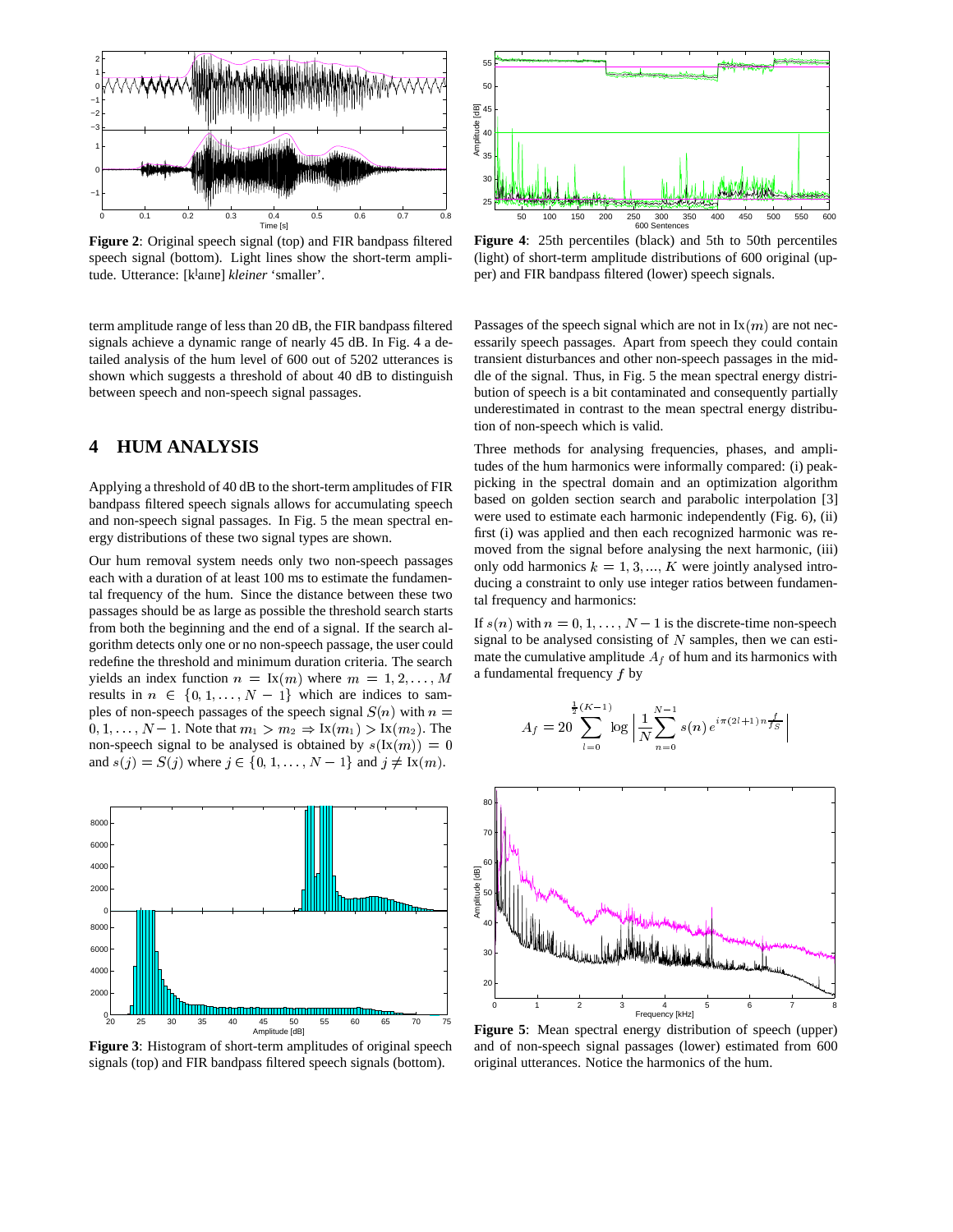

**Figure 6**: Spectral analysis of non-speech signal passages of an original utterance at frequency ranges 50 Hz  $\pm$ 1%, 150 Hz  $\pm$ 1%,  $...,$  550 Hz  $\pm$ 1%. Notice that the energy peaks of all harmonics of the hum match at multiples of 50 Hz.

where  $K$  is the highest odd harmonic to be analysed and  $f<sub>S</sub>$  is the sampling frequency. A typical result of this analysis method for  $f = 45...65$  Hz is shown in Fig. 7. The precise fundamental hum frequency is found by using this formula together with an optimization algorithm based on golden section search and parabolic interpolation [3].

Method (iii) with the constraint of using integers as the only allowed multiples between the fundamental frequency and the harmonics was best to analyse the hum signal. The reason is that the harmonics (i.e. the odd harmonics) are a result of electrical distortion and therefore show exact integer ratios in contrast to rational spread factors between harmonics which emerge from, for example, physical properties of acoustic musical instruments, e.g. a piano.

Since in methods (i) and (ii) the frequencies of the harmonics are determined by searching for spectral peaks they could deviate by small amounts from the real harmonic frequencies. Hence the modelled hum spectrum could not match the real hum spectrum perfectly which is essential for removing hum without introducing any artifacts. Fig. 6 shows clearly that a frequency analysis error of 0.1% from the real fundamental hum frequency could lead to an amplitude analysis error of up to 6 dB.

A sample result of amplitude, frequency, and phase information derived by our hum analysis method is shown in Fig. 8. The main output of the method is the fundamental hum frequency  $f<sub>H</sub>$ .



**Figure 7**: Result of the new constraint hum analysis method.



**Figure 8**: Sample output of the hum analysis algorithm.

#### **5 HUM SYNTHESIS**

If  $s(n)$ ,  $n = 0, 1, \ldots, N - 1$  is the discrete-time non-speech signal to be analysed consisting of  $N$  samples, then we can synthesize sinusoid signals  $y_k(n)$ , which are frequency-, amplitudeand phase-locked to the k-th harmonic of the hum frequency  $f_H$ in the signal  $s(n)$  by the following equations:

$$
x_k(n) = e^{i\pi k n \frac{f_H}{f_S}}
$$
  

$$
a_k = \frac{1}{M} \sum_{n=0}^{N-1} x_k(n) s(n)
$$
  

$$
ci = \frac{1}{M} \sum_{m=1}^{M} \text{Im}(x_k(\text{Ix}(m)))^2, \text{ } cr = \frac{1}{M} \sum_{m=1}^{M} \text{Re}(x_k(\text{Ix}(m)))^2
$$
  

$$
y_k(n) = \frac{\text{Im}(a_k)}{ci} \text{Im}(x_k(n)) + \frac{\text{Re}(a_k)}{cr} \text{Re}(x_k(n))
$$

where  $n = \text{Ix}(m)$  with  $m = 1, 2, \ldots, M$  are the M indices of non-speech samples, and  $f<sub>S</sub>$  is the sampling frequency. The correction factors  $ci$  and  $cr$  are important since  $N$  is not necessarily a multiple of the period duration of  $x_k(n)$ .

Finally, subtracting the synthesized sinusoid signals  $y_k(n)$  from the original speech signal  $S(n)$  leads to a perfectly enhanced speech signal  $S'(n)$  (for example compare Fig. 11 with Fig. 2).



**Figure 9**: Histogram of short-term amplitudes of enhanced speech signals (top) and FIR bandpass filtered enhanced speech signals (bottom). Compare with Fig. 3.